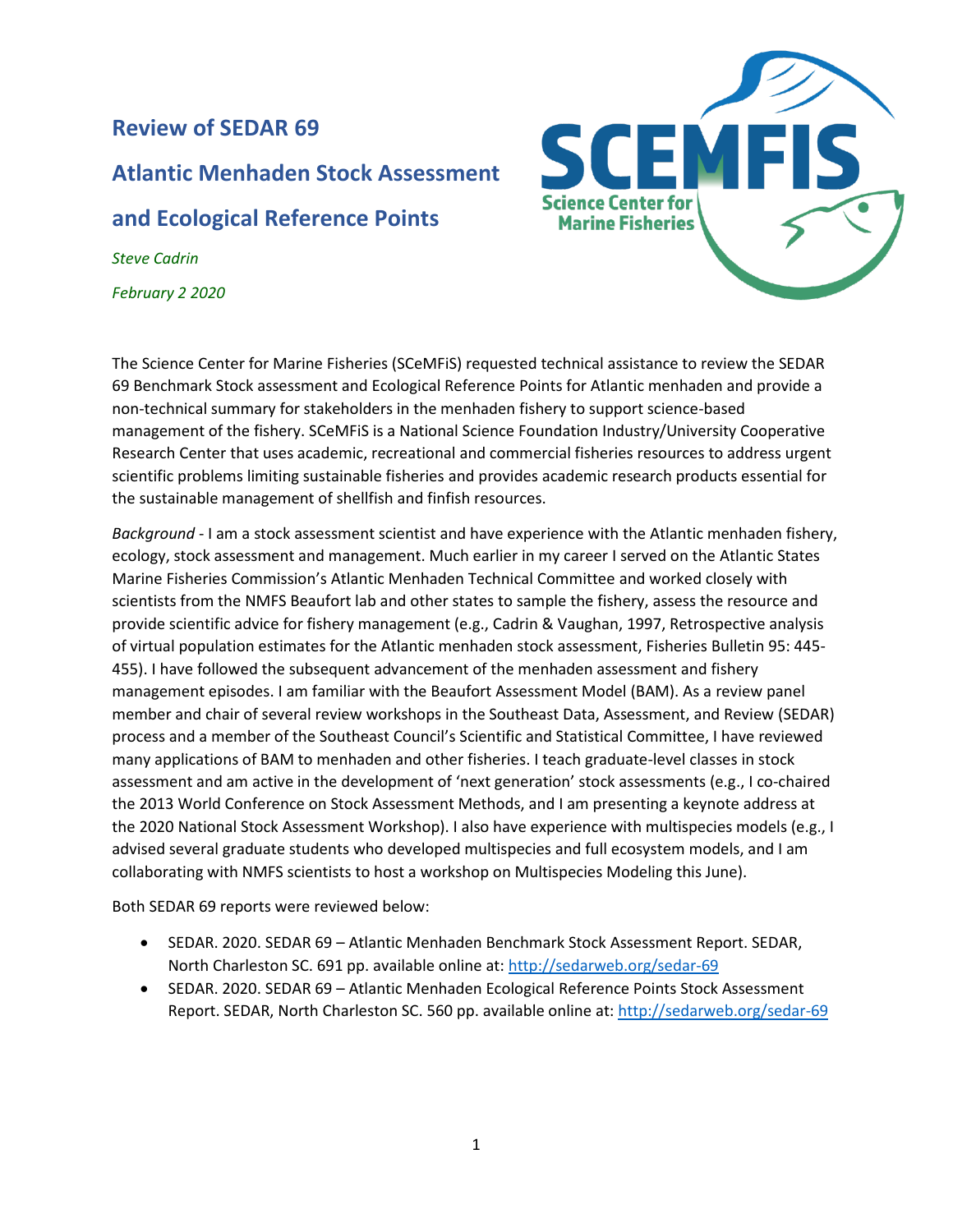#### Summary

The updated and revised Beaufort Assessment Model (BAM) application to Atlantic menhaden is the best scientific information available for fishery management. The estimate of current fishing mortality is low relative, and the estimate of current stock size is high. The single-species assessment (BAM) includes much more information on size and age composition, fishery selectivity, and recruitment variability than the multi-species models that were developed, but all models provide similar perceptions of menhaden stock trends since the 1990s. The multi-species tradeoff analysis suggests that the single-species management target for menhaden performs relatively well for meeting menhaden and striped bass management objectives, but there is little apparent benefit to striped bass or other predators from fishing menhaden at a lower target fishing mortality. The multi-species analyses and the information provided in the report are not sufficient to support management decisions such as ecological reference points, because there are no cost-benefit analyses, does not account for some major sources of uncertainty, and appears to be less developed than alternative models.

#### Benchmark Stock Assessment

The Atlantic menhaden stock assessment is based on a long time series of well-estimated catch from the reduction and bait fisheries. Reduction landings peaked at 738,500 tons in 1956, averaged approximately 300,000 from the 1970s to the 1990s, and have been limited to approximately 200,000 tons since 2013. Bait landings were historically a small portion of the total catch (<10% in the mid-1980s) but have increased to about 20-25% of total landings recently. Recreational landings contribute a small portion of total catch. In 2017, reduction landings were 185,000 tons, bait landings were 44,000 tons and recreational landings were approximately 2,000 tons.

Age composition has been well-sampled in the reduction fishery since 1955 through a collaborative sampling program, and age composition of the bait fishery has been sampled since 1985. Sample data suggests a relatively stable age composition for the entire time series, with most of the catch composed of ages 1-3. The catch of old fish (age-6 and older) increased recently (since the 1990s in the south and since 2013 in the north).

Data from many fishery resource surveys (49) were considered in the assessment, ranging from Rhode Island to Florida, and multiple surveys were combined to derive five abundance indices for stock assessment modeling. An index of recruitment was derived from several state surveys and suggests that recruitment was relatively strong in the 1970s and lower since then. Three indices of adult abundance were derived for the southern area, Mid-Atlantic, and the northern area, each suggesting a variable stock without much trend since 1990. An index of egg production was derived from two plankton surveys, which also suggests a relatively stable stock since 1981. Despite the large number of surveys, none of them sample adults in the offshore areas, so an offshore hydroacoustic survey is recommended. The size distributions of menhaden in northern and Mid-Atlantic surveys were generally larger than the fishery size distributions, and size distributions in southern surveys were generally smaller than the fishery size distribution, but all surveys suggest a relatively stable size distribution over time.

The stock assessment is based on an updated and revised Beaufort Assessment Model (BAM) application. BAM is an integrated statistical catch-at-age model that fits to information from fishery and survey data with advanced statistical parameter estimation and formal measures of uncertainty. The BAM application to Atlantic menhaden has been refined and improved through several benchmark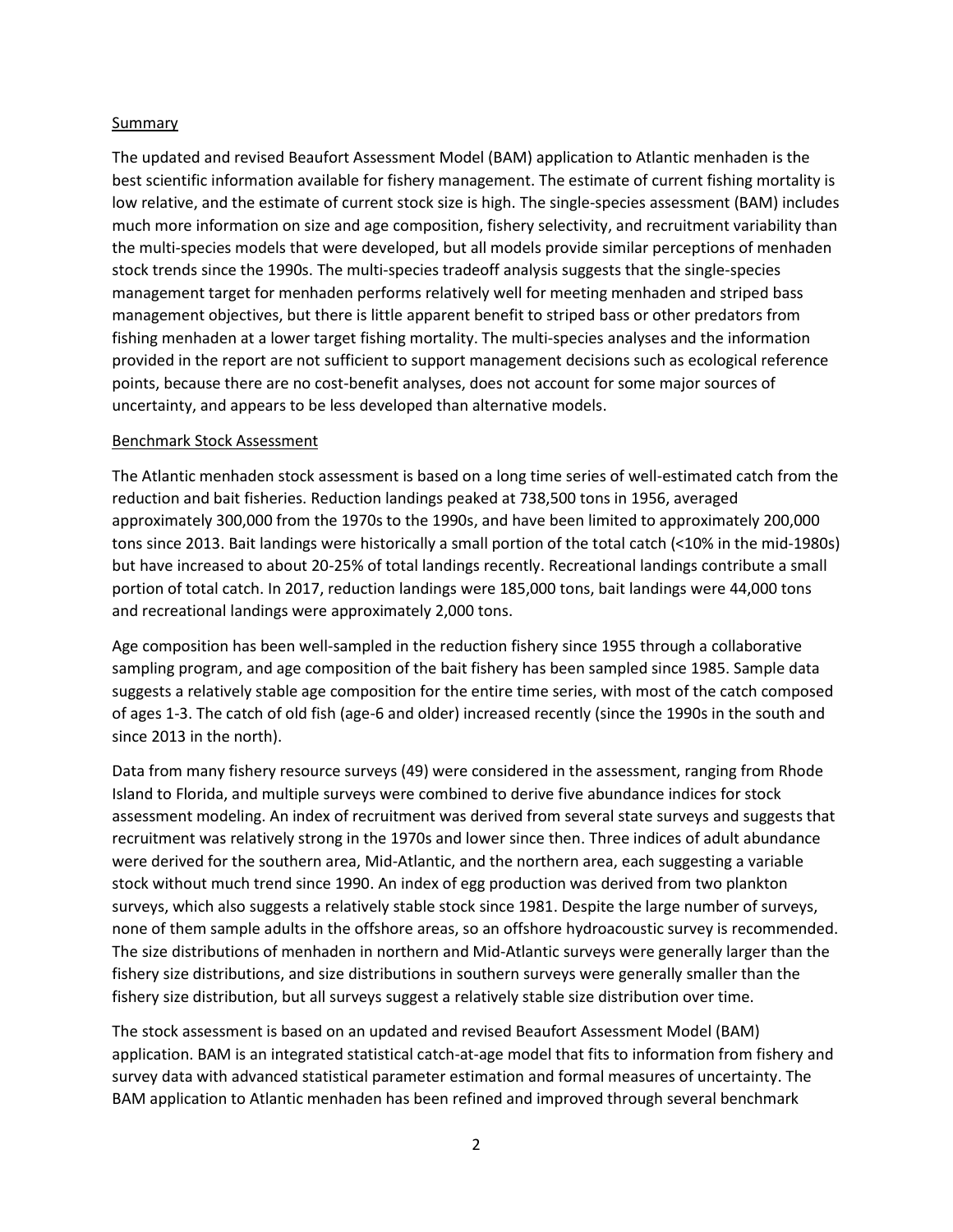iterations. The BAM base run is structured by fleets (reduction and bait fisheries) and areas (northern and southern areas) and is fit to data from 1955 to 2017. Size-selectivity of each fleet was estimated for multiple periods, and the assumed form of selectivity allowed for old fish to have less than full vulnerability to the fishery (i.e., 'dome-shaped' selectivity), because older fish are further offshore, older fish tend to seasonally migrate into areas with less fishing, and the fishery targets large schools that are usually young fish. Extensive statistical diagnostics, sensitivity analyses, and simulation testing indicate that the model fits the available data well and the estimates of stock abundance and fishing mortality are reliable.

One important revision in the SEDAR 69 assessment is applying tagging-based estimates of natural mortality, which are greater than previously assumed values. Over a million fish were tagged from Massachusetts to Florida in the 1960s, and 15-20% were recovered. An advanced statistical analysis of the tagging data provides relatively precise estimates of the natural mortality rate. These direct estimates of natural mortality rate from tagging are much more informative for stock assessment modeling than the conventional approximations derived from life history traits. This revised assumption has implications for the stock size estimates (larger) as well as the perception of productivity (greater) for reference points and the general consideration of menhaden as forage.

Management reference points for Atlantic menhaden are based on historical spawning potential. The SEDAR 69 Terms of Reference allow for either Maximum Sustainable Yield (MSY) reference points or proxies, such as those based on spawning potential. MSY reference points could not be estimated for Atlantic menhaden, because there is no evidence of weaker recruitment at low stock size, and there is no apparent reduction in long-term yield expected from fishing at high rates of fishing.

Estimates of fishing mortality suggest intense fishing from the 1950s to the 1980s, and a substantial reduction to relatively low fishing mortality since the early 1990s. The estimate of current fishing mortality (for 2017) is low relative to management reference points or the rate of natural mortality. Fishing mortality is 50% of the target spawning potential and 18% of the threshold reference points. The estimate of current fishing mortality is also much lower than the estimated natural mortality rate. The exploitation rate (% of deaths from fishing relative to total deaths including natural mortality) is 0% for age-0, 10% for age-3 and 1% for ages size and older.

Estimates of stock size peaked in the 1950s, decreased to relatively low abundance in the late 1980s and increased to relatively abundant stock sizes since the mid 1990s. The current stock size (2017 fecundity) is greater than the management target or threshold reference points. The current stock fecundity is 134% of the target and 178% of the threshold. Estimates of recruitment peaked in the 1950s, were relatively weak for the 1960s and early 1970s, then variable and moderate since the mid 1970s.

### Ecological Reference Points

Several multi-species models were developed to evaluate the ecological role of Atlantic menhaden in the U.S. East coast ecosystem and to derive ecological reference points for conserving forage. The range of models included a time-varying intrinsic growth rate production model, a Steele-Henderson production model, a multispecies statistical catch-at-age model, and two Ecopath with Ecosim (EwE) models – one with moderate complexity and a full ecosystem EwE model. The simpler models included Atlantic menhaden and one to five predator species (striped bass, bluefish, spiny dogfish and weakfish). The more complex models included more predators and alternative prey species (e.g., Atlantic herring).